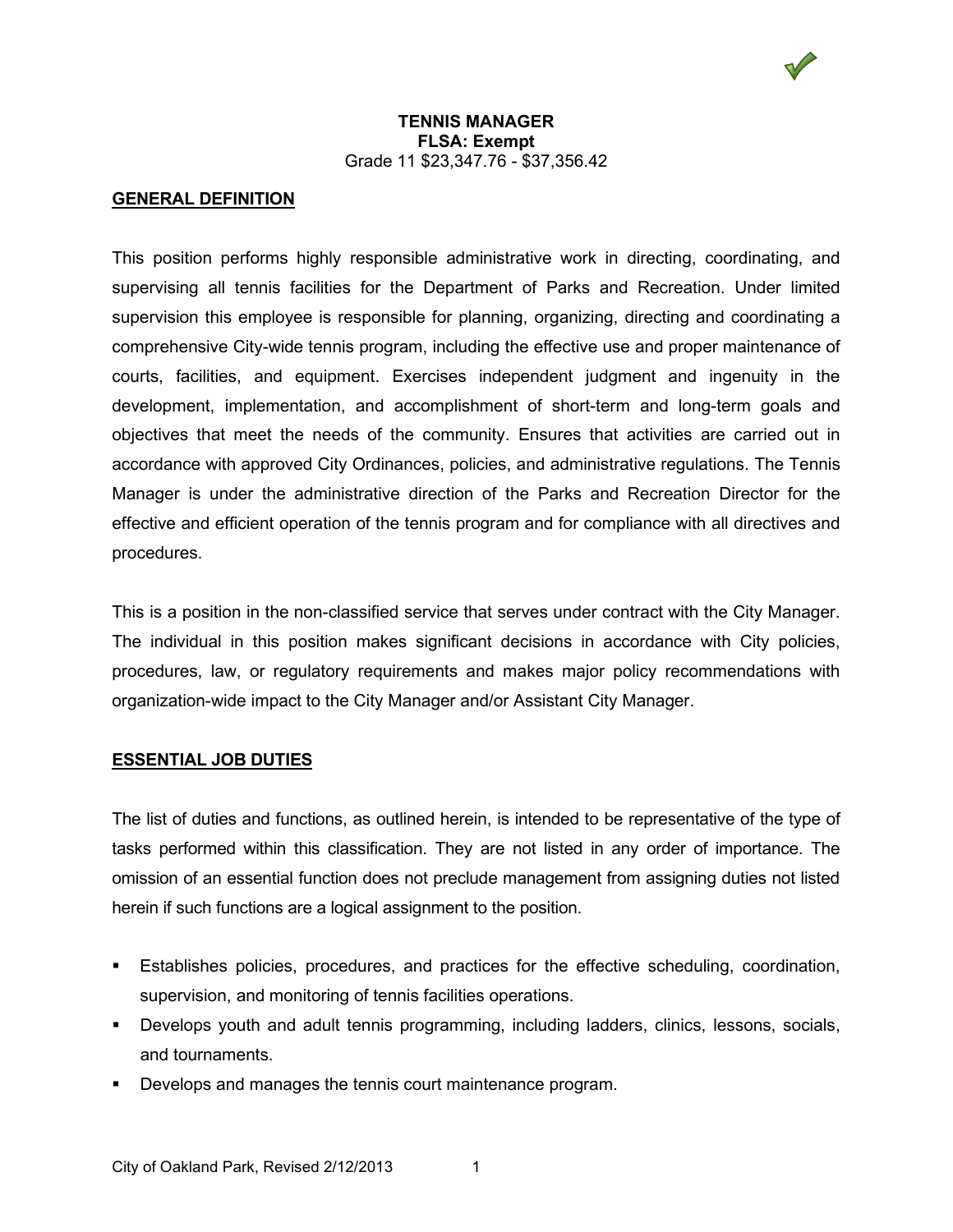- Responsible for staffing and supervision with evening and weekend programming at all tennis facilities.
- **Provide assistance and guidance to tennis employees and program participants.**
- Check facilities for safety factors and request repairs of facilities to ensure the health and safety of patrons.
- Responsible for the collection and depositing of tennis revenues in accordance with established policies and procedures.
- Designs and manages a marketing and promotional program to promote interest and participation in City tennis facilities and events.
- Secures buildings and facilities and responds to call out in emergency situations.
- Establishes and maintains effective working relations with employees, City Officials, and the general public.
- Manages the inventory and ordering of tennis equipment, materials, and supplies necessary for the delivery of a comprehensive tennis recreation program.
- Conducts monthly staff meetings and staff training; participates in the selection process of hiring tennis staff.
- Conducts research and survey projects relating to tennis operations and administration; participates in all aspects of budget preparation and administration with respect to tennis operations.
- Maintains current knowledge of trends and developments in the tennis industry for application to functions undercharge.
- Requires regular attendance to scheduled work shifts.

# **KNOWLEDGE, SKILLS & ABILITIES**

- Substantial knowledge of principals, rules, materials, and equipment requirements for effective delivery and administration of a municipal tennis program.
- Considerable knowledge of marketing and communications principles and techniques for effectively promoting municipal recreation programs.
- Management skills (including planning & organizing, delegation, oral communication, and control) to effectively supervise the work of professional and clerical personnel.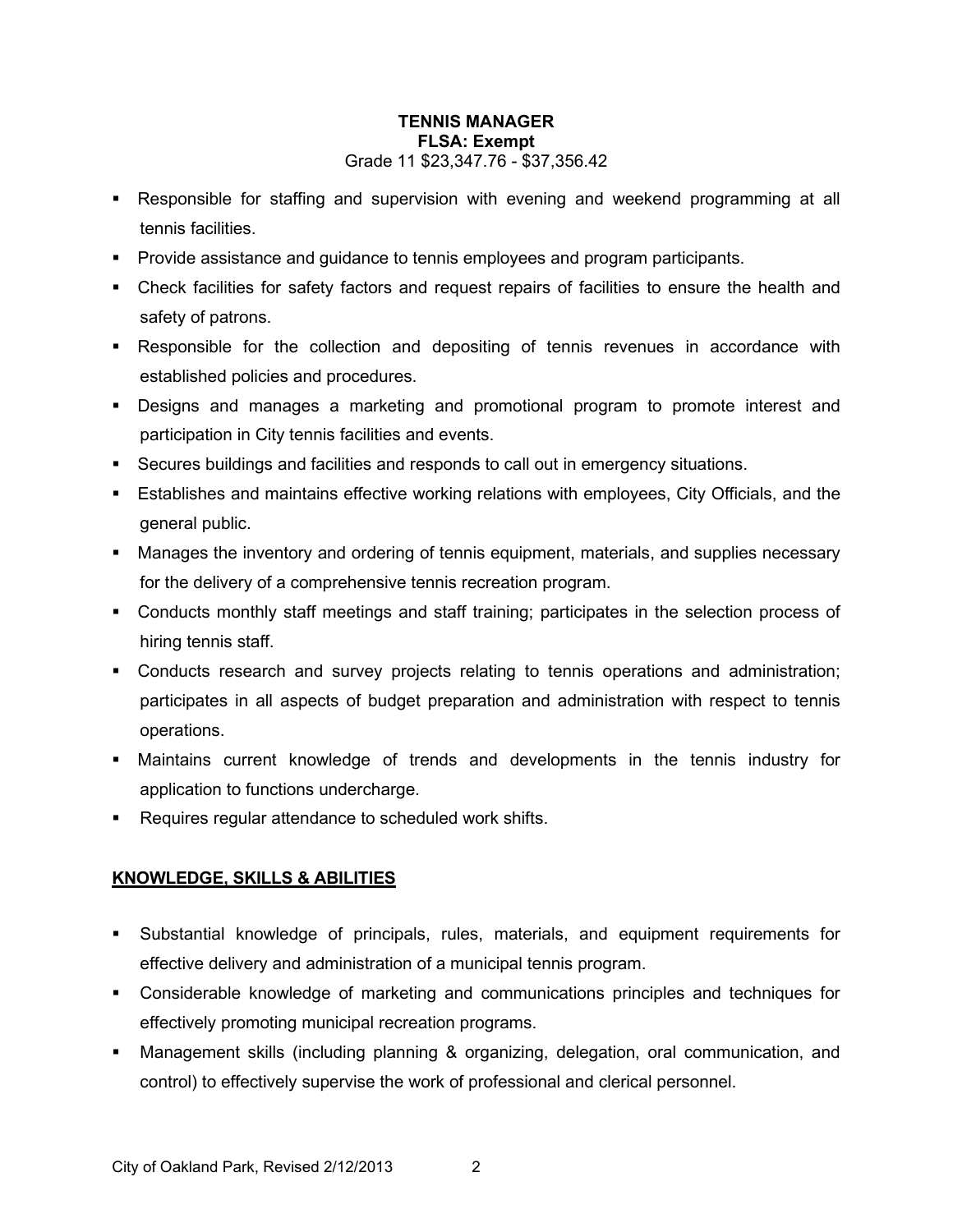- Ability to teach tennis skills, coach tennis teams and supervise others in teaching and coaching tennis activities.
- Ability to plan, organize, and manage a diversified program of youth and adult tennis activities and tournaments.
- Ability to evaluate efficiency and effectiveness of program operations through review and analysis of statistical data, budget data, revenue generation, and operational costs.
- Ability to devise staffing plans for various tennis programs and facilities.
- Ability to establish and maintain effective working relationships with coworkers, management, citizens, patrons, and other external entities in a courteous and professional manner.

## **PHYSICAL REQUIREMENTS**

The City of Oakland Park is an Equal Opportunity Employer. In compliance with the Americans with Disabilities Act (42 U.S. C. 12101 et. seq.), the City of Oakland Park will provide reasonable accommodations to qualified individuals with disabilities and encourages both prospective and current employees to discuss potential accommodations with the employer. The physical demands described here are representative of those that must be met by an employee to successfully perform the essential functions of this job.

- **The ability to stand, sit, walk, talk, and hear.**
- Must be able to operate objects, tools or controls and reach with arms and hands.
- Must be able to remain outdoors for extended periods of time in high heat and humidity conditions.
- Physical agility skills required for the demonstration and delivery of tennis instruction.
- **The employee must frequently lift and/or move up to 35 pounds.**
- Vision ability includes close and peripheral vision and depth perception.
- **•** Oral communications ability.